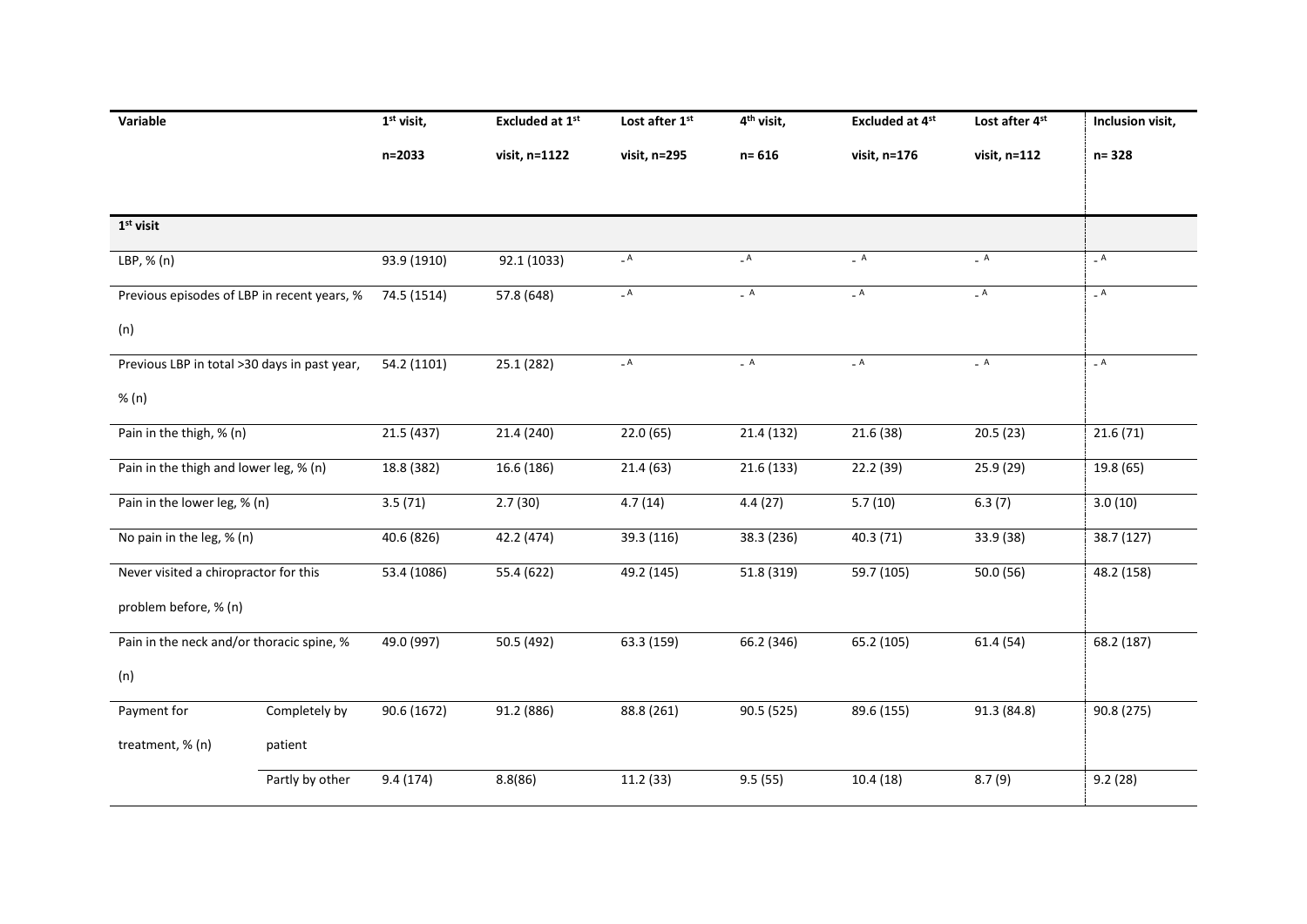| Treatment payed completely by other, %         | 5.4(109)       | 9.4(105)       | $-B$           | $- B$                  | $- B$          | $- B$          | $- B$          |
|------------------------------------------------|----------------|----------------|----------------|------------------------|----------------|----------------|----------------|
| (n)                                            |                |                |                |                        |                |                |                |
| Patient believes that the pain will get        | 8.1(2.1)       | 8.4(2.0)       | 7.5(2.3)       | 7.9(2.1)               | 7.13(2.3)      | 8.0(1.9)       | 8.28(1.9)      |
| better 0-10 (No chance - Very likely), mean    |                |                |                |                        |                |                |                |
| (SD)                                           |                |                |                |                        |                |                |                |
| Lives alone, % (n)                             | 12.7 (258)     | 12.5 (140)     | 14.6(43)       | 12.2(75)               | 11.9(21)       | 8.9(10)        | 13.4 (44)      |
| MPI cluster ID / DYS / AC, % (n)               | 22.2/41.8/36.1 | 19.3/45.2/35.5 | 29.2/36.4/34.3 | 23.6/38.6/37.8         | 20.7/32.0/47.3 | 25.3/48.4/26.3 | 24.6/38.8/36.5 |
|                                                | (1566)         | (825)          | (236)          | (505)                  | (150)          | (95)           | (260)          |
| Pain severity (MPI) 0-6, mean (SD)             | 3.4(1.2)       | 3.5(1.3)       | 3.5(1.1)       | 3.3(1.2)               | 3.2(1.3)       | 3.7(1.1)       | 3.3(1.1)       |
| Interference (MPI) 0-6, mean (SD)              | 2.9(1.4)       | 2.9(1.4)       | 2.9(1.3)       | 2.8(1.3)               | 2.6(1.3)       | 3.1(1.2)       | 2.8(1.4)       |
| Life control (MPI) 0-6, mean (SD)              | 3.5(1.2)       | 3.5(1.2)       | 3.4(1.1)       | 3.5(1.1)               | 3.7(1.0)       | 3.3(1.1)       | 3.5(1.1)       |
| Affective distress (MPI) 0-6, mean (SD)        | 2.6(1.4)       | 2.5(1.5)       | 2.9(1.4)       | $\overline{2.7}$ (1.4) | 2.6(1.4)       | 2.9(1.3)       | 2.7(1.3)       |
| Support (MPI) 0-6, mean (SD)                   | 4.0(1.7)       | 4.1(1.7)       | 3.7(1.7)       | 3.9(1.7)               | 3.7(1.7)       | 4.1(1.6)       | 4.0(1.7)       |
| Punishing responses (MPI) 0-6, mean (SD)       | 0.9(1.1)       | 0.9(1.1)       | 1.1(1.2)       | 1.0(1.2)               | 0.85(1.0)      | 1.1(1.2)       | 1.0(1.3)       |
| Solicitous responses (MPI) 0-6, mean (SD)      | 2.8(1.4)       | 3.0(1.4)       | 2.6(1.4)       | 2.6(1.4)               | 2.5(1.3)       | 2.9(1.5)       | 2.6(1.4)       |
| Distracting responses (MPI) 0-6, mean (SD)     | 2.9(1.4)       | 2.9(1.4)       | 2.8(1.4)       | 2.8(1.5)               | 2.8(1.6)       | 2.8(1.4)       | 2.8(1.4)       |
| Pain intensity at 1st visit (first measure) 0- | 5.6(2.2)       | 5.7(2.3)       | 5.6(1.4)       | 5.38(2.1)              | 5.24(2.1)      | 5.9(2.0)       | 5.3(2.1)       |
| 10, mean (SD)                                  |                |                |                |                        |                |                |                |
| EQ5D score baseline, mean (SD)                 | 0.67(0.3)      | 0.66(0.2)      | 0.66(0.2)      | 0.69(0.2)              | 0.70(0.2)      | 0.64(0.2)      | 0.69(0.2)      |
| Excellent                                      | 8.0(163)       | 10.4(117)      | 3.4(10)        | 5.8(36)                | 5.1(9)         | 8.9(10)        | 5.2(17)        |